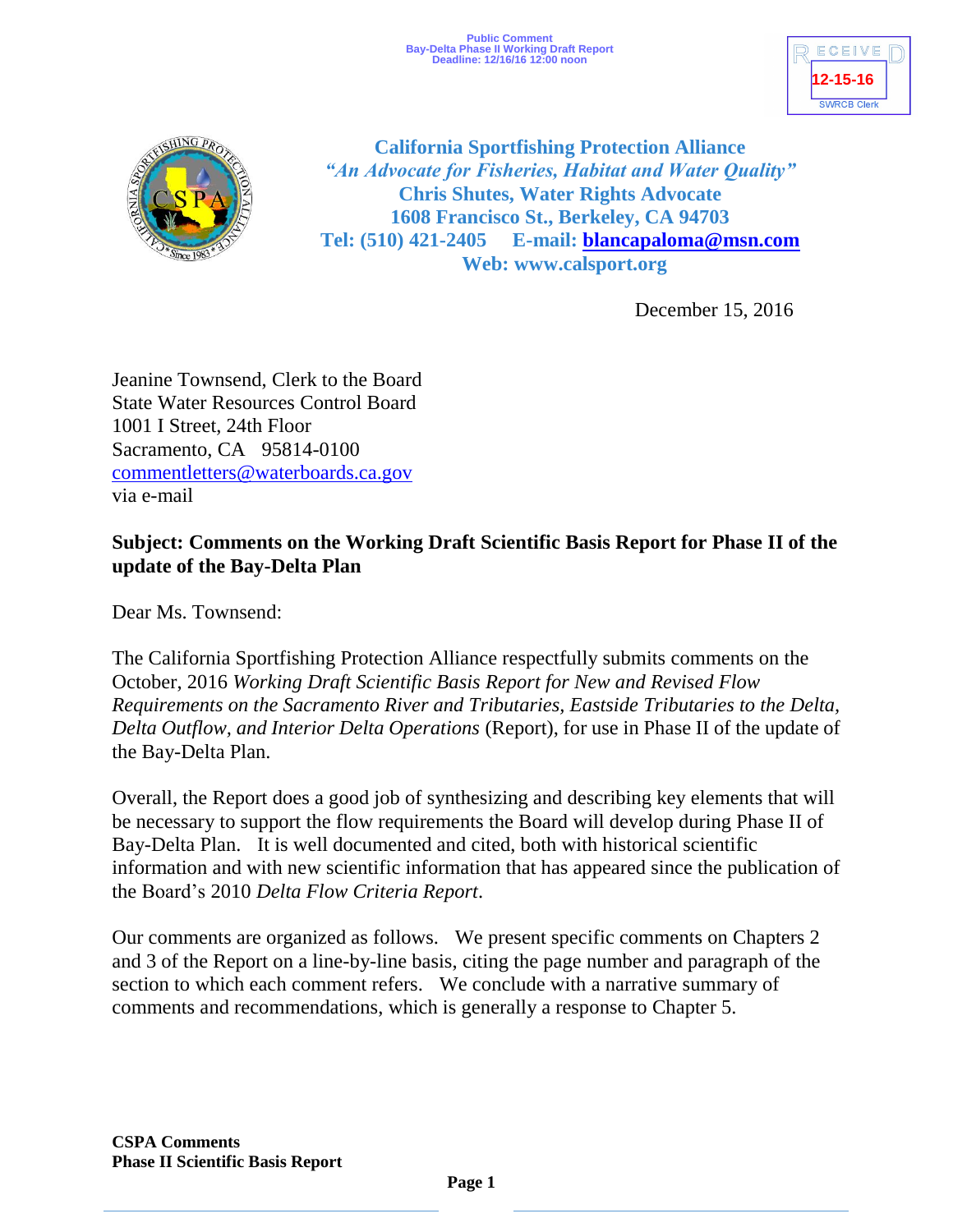## **Comments on Chapter 2**

- Comment: P2-12, para 2. Bend Bridge flows include major tributary inflows below Keswick and should not be compared to Keswick. The report should add statistics for Keswick releases or for the Clear Creek (CCR) gauge approximately 9 miles downstream of Keswick. This would allow analysis of the effects of hydrology on the important salmon spawning reach immediately downstream of Keswick. Bend Bridge also includes substantial April-October flow in the Sacramento River that is diverted before it reaches confluence with the Feather River. While statistics for Freeport are very useful and should be retained, flow at Freeport also reflects inflow from the Feather River (including the Yuba and Bear rivers) and the American River watershed. To allow clear analysis about the effects to Delta inflow of diversion from the Sacramento River upstream of the Feather River, the report should also add statistics for the Sacramento River at the Wilkins Slough (WLK) gauge.
- Comment: P2-31, para 1. We recommend you modify this section to capture the description presented here: Lower Yuba flow is often dominated in winter and spring by unregulated flow from the South Yuba River downstream of Spaulding Dam, and to a lesser degree by Deer and Dry Creeks. During high flow events on the Middle Yuba River, the Middle Yuba can also add unregulated flow that is not captured at Our House Diversion Dam and Log Cabin Diversion Dam. When flood releases are made from New Bullards Bar Reservoir on the North Yuba, these flows often dominate flows in the lower Yuba River. Flood releases from New Bullards Bar occur in about half of all water years. Lower river flow below Daguerre is affected by agricultural diversions that generally start in April or May and end in October or November.
- Comment: p. 2-54, para 5. The Report states that without approximately 4000 cfs of summer baseflow in the Sacramento River at Red Bluff under pre-development conditions, the Sacramento River would have nearly dried up in the fall. Unimpaired summer baseflow from the Feather River watershed (whose confluence with Sacramento River is well downstream of Red Bluff) was almost always 1000 cfs or greater due to springs now inundated by Lake Almanor on the North Fork Feather (see historical records for USGS gage number 11399500, 1906-1914) and due to flow in the Middle Fork Feather. It is unclear how much of this flow would have reached the Delta as inflow in pre-development conditions, but the volume merits further research. In any case, the Report should acknowledge unimpaired summer flow in the Feather River.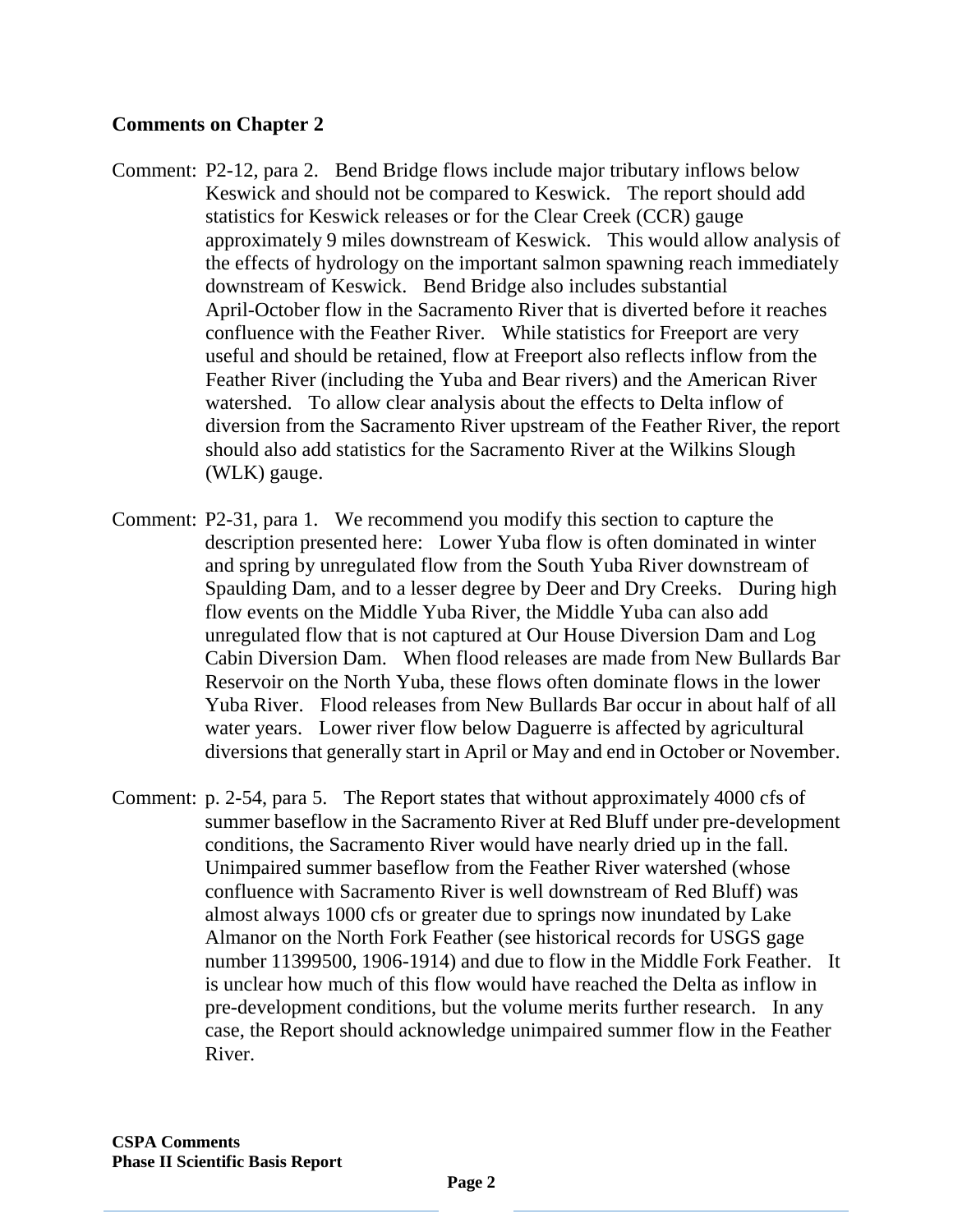- Comment: P2-55, para 1. Quoting Fleenor (2010), the Report states that reduction in April-June Delta inflow is largely attributable to reduced inflow from the San Joaquin watershed. This explains only part of the condition. Except in years that feature flood releases, reservoirs in the Sacramento River watershed capture substantial flow in the April-May time period. On the Sacramento River, irrigation diversions beginning in mid-April divert substantial flow, such that 50% exceedance percent of Sacramento River unimpaired flow at Freeport in May is 45% (Table 2.2-2; contrast Table 2.2-1 for Bend Bridge, where the 50% exceedance May figure is 95%). In addition, Delta export restrictions in these months cause CVP and SWP operators to limit releases from the CVP and SWP north-of-Delta reservoirs until Delta constraints are lessened beginning July 1. This combination of natural, demand and regulatory factors significantly reduces Delta inflow from the Sacramento River in April-May. The Report should be modified to reflect these facts.
- Comment: P2-55, para 4. The Report does not (and should) describe the operation of the gravity-fed diversion into Clifton Court, especially relative to the daily and bimonthly spring-neap tidal cycles, which has significant effects on Delta hydrology.
- Comment: P2-57, para 6. The description of the DCC and its effects is incomplete. For example, the Report does not discuss the relationship of DCC operation to tides and Georgiana Slough, or its effects on Mokelumne River outflow. Operational considerations are not limited to winter-run salmon: the Report should describe DCC's operational schedule and various effects in more detail, including effects on other runs of Sacramento River salmon and other fish species, effects on Mokelumne River salmon adults and juveniles, effects on Delta hydrodynamics at Jersey Point, and effects on location of X2 and entrainment of Delta smelt.
- Comment: P2-60, para 5. The Report appropriately discusses the inaccuracies of NDOI and considers possible modifications to NDOI. Salinity, for which there are multiple sensors in the Delta, is accurately measurable. The final Report should consider an analysis in which measures of the salinity field are used for Delta flow compliance rather than NDOI or another outflow index. As a subset of such an analysis, the final Report should consider an analysis in which salinity is used for compliance under conditions of relatively low flow. In both cases, this would require development of environmental as well as agricultural objectives for salinity.
- Comment: P2-68, para 4. Montezuma Slough has historically been a critical sub-element of the LSZ with its own X2. It is an important habitat component of the Bay-Delta estuary in its own right. Sustaining its low salinity signature with

**CSPA Comments Phase II Scientific Basis Report**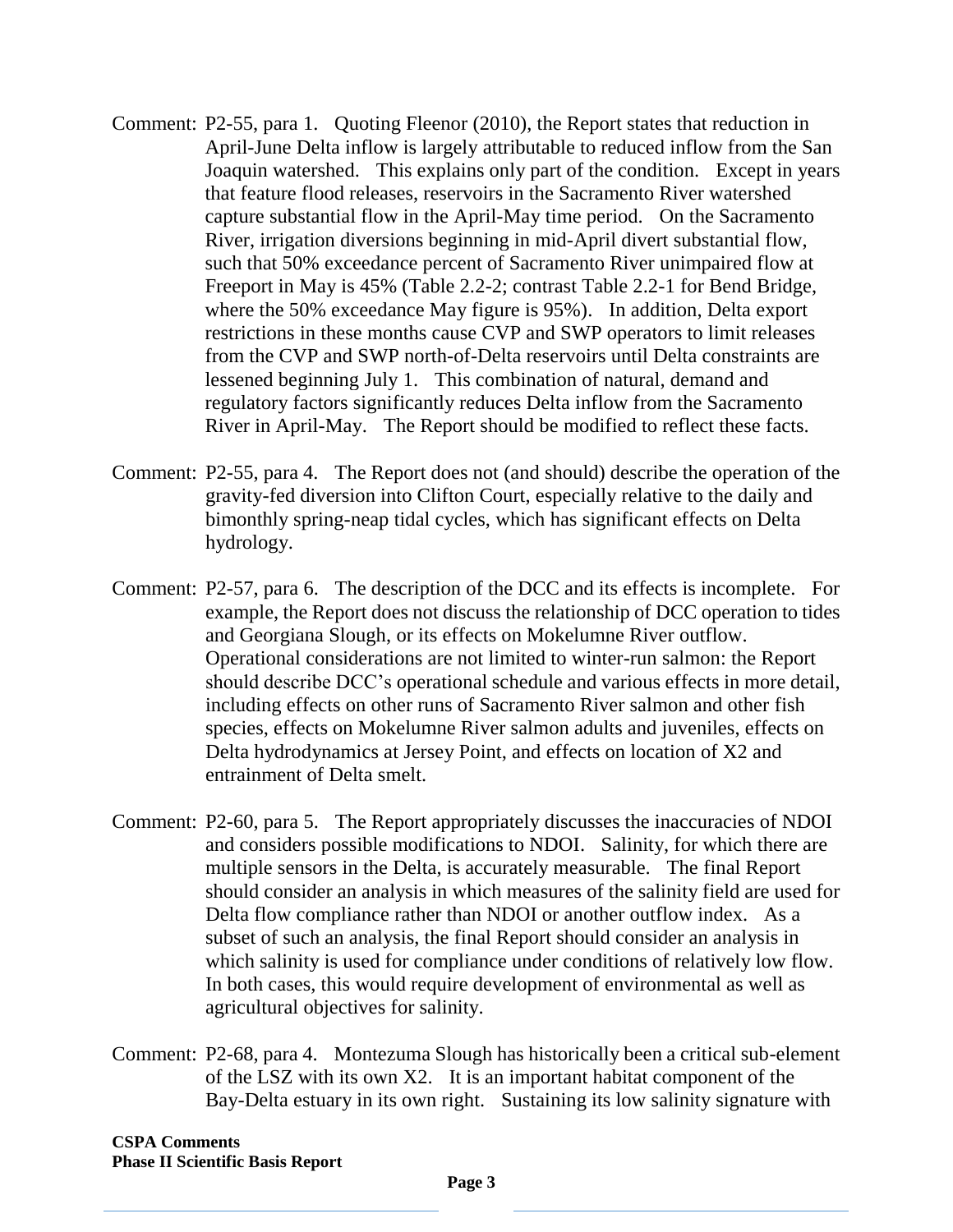use of the gates is a potentially important tool but not without consequences to the San Joaquin side of the West Delta. The slough may be a critical last refuge of Delta smelt.

Comment: P2-69, para 2. The past four years of drought deserve special attention because the Delta was managed differently with TUCPs. This new management approach needs more discussion. There also needs to be analysis that supports setting standards that serve as a default in drought conditions and that in the vast majority of cases do not require TUCPs.

### **Comments on Chapter 3**

- Comment: P3-4, para 6. We recommend adding the following: Timing dam releases to coincide with natural flow events can improve connectivity. At present dam operators tend to capture as much stormflow as possible, and CVP and SWP operators tend to maximize export of uncontrolled stormflow.
- Comment: P3-5, para 2. We recommend adding the following: Where floodplain inundation is lessened by reservoir storage, there are available measures to retain flooded waters longer through controlled management.
- Comment: P3-5, para 3-5. We recommend adding the following: Reservoir operations for hydropower, particularly peaking operations, also affect the thermal conditions downstream. Peaking operations affect the flow-through of water through afterbays by interrupting underflow of cold water or by releasing water that is warmer than water released through outlets unconnected to power production. There are opportunities to better protect fish habitat at nearly all dams in the Central Valley through improvements in operations and infrastructure.
- Comment: P3-6, para 1. The discussion of thermal suitability for salmonids in this section is incomplete; the mention of possible growth at 25°C is misleading, limited to extremely productive river reaches like parts of the Shasta River. We can think of no such productivity in the Bay-Delta watershed. We recommend refining the description of thermal suitability as follows: There is little potential salmonid growth above 20°C or below 10°C. Target optimal growth is generally 14-16°C, with good growth at the margins of this range. Disease and predation are also more prevalent above 20°C. Reproduction is compromised above 15°C.
- Comment: P3-7, para 2. We recommend that you add the following: Delta outflow (and inflows) also helps in the transport of larval and juvenile fishes from freshwater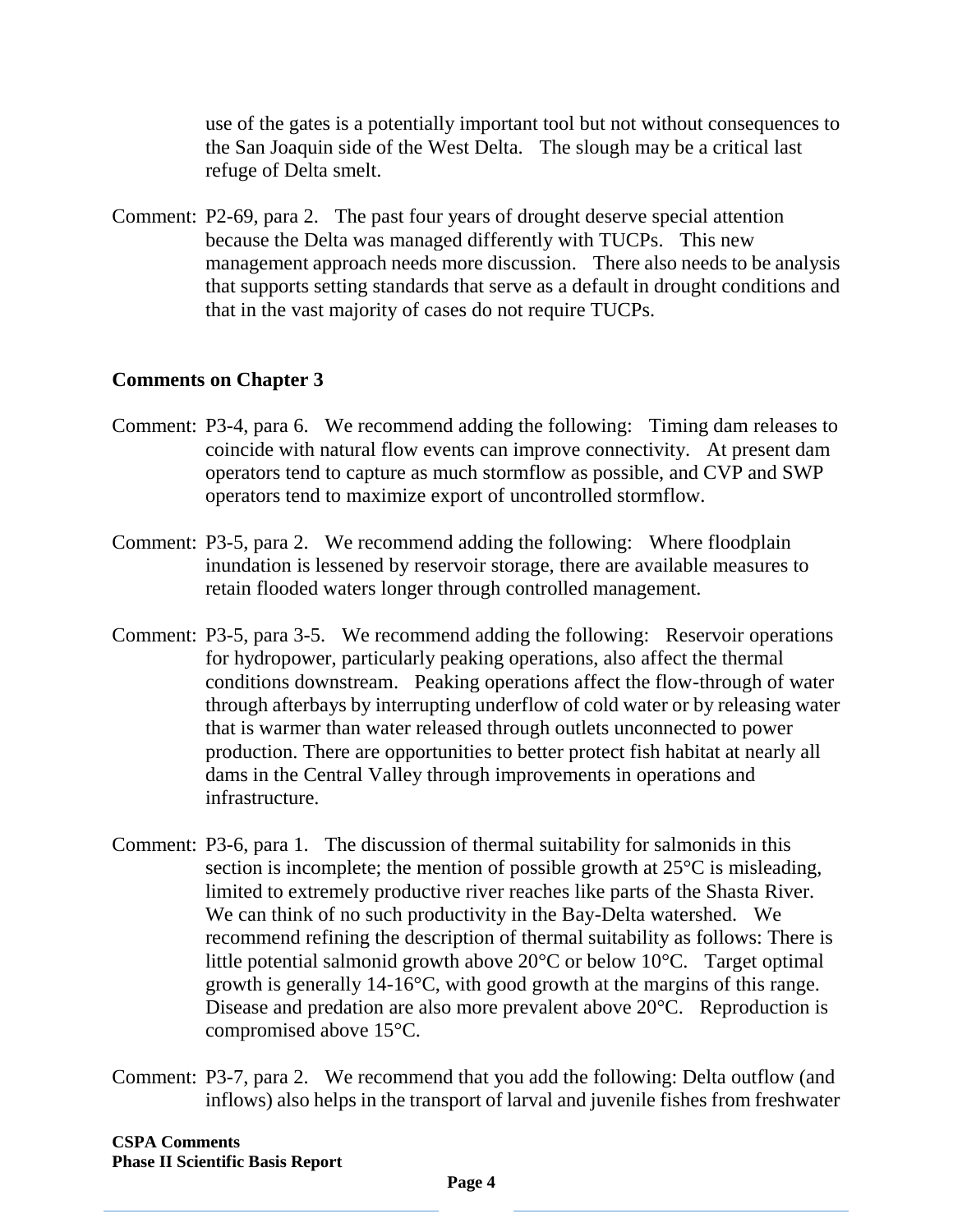spawning areas to downstream low salinity (brackish) rearing areas.

- Comment: P3-9, para 2. This description of the effects of the DCC is incomplete. We recommend adding: The effects of DCC operation vary with the level of exports and the level of flow moving down the San Joaquin River. In itself, opening the DCC can make interior Delta flow patterns more natural because it creates conditions of positive outflow at Jersey Point. During conditions of low exports, open DCC can benefit juvenile salmon migrating down the San Joaquin, as well as other species in the Central Delta, by augmenting flow from Jersey Point to confluence with the Sacramento. It is the operation of export facilities that creates the reverse flow pattern and the reduction of variability.
- Comment: P3-14, para 1. Spring-run juveniles are predominantly ocean type in the Central Valley. See e.g. CDFW, Pre-Spawn Mortality Reports for Butte Creek, published each year since 2001. See also hatchery reports from the Feather River Fish Hatchery. We recommend you add discussion to description of spring-run life history.
- Comment: P3-15, para 4. Many salmon emigrate as fry. See Zeug et al. (2014). This is not simply an involuntary phenomenon, but appears to be part of the life history strategy. We recommend you revise this paragraph to be consistent with Zeug. This has practical importance because fry rear in the Delta and even in the Bay.
- Comment: P3-15, para 6. As noted above, many salmon begin emigration as fry. We recommend you revise this paragraph to indicate that smoltification can take place not only in the natal river, but also in the Delta or Bay, or in transit from natal rivers.
- Comment: P3-17, para 1. The references regarding duration of residence in the Delta pertain to wild and hatchery smolts from upriver, not to fry rearing in Delta, which depend heavily on Delta rearing and residency. Del Rosario et al. (2010) also describe longer residence in the Delta by winter- run, particularly in the absence of storm events. We suggest you expand this paragraph to describe this diversity.
- Comment: P3-39, paras  $4 \& 5$ . Consistent with our comment regarding p. 3-9, we believe the description of effects of DCC is overly simplified. The effects of DCC operation are interdependent with Vernalis flow and exports. Open DCC, when combined with low export levels and positive net flow at Jersey Point can encourage outmigration of salmonids in the Central Delta. This includes Sacramento River salmonids entrained through the DCC, Mokelumne River salmonids, and San Joaquin River salmonids. Mokelumne River salmonids in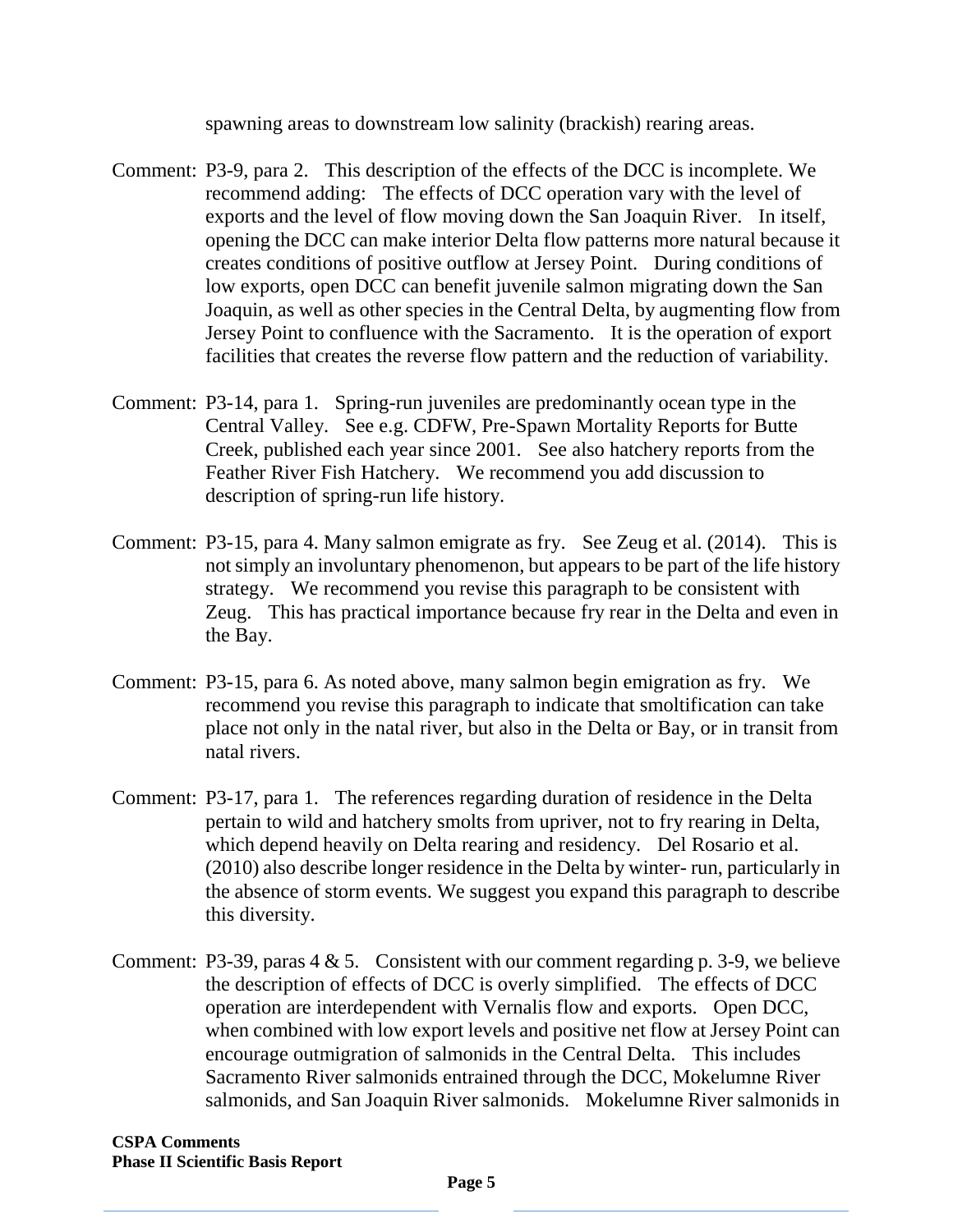particular may benefit from open DCC if they are able to "surf the wave" of water flowing from the DCC, provided that the primary direction of water moving down the Mokelumne exits the Central Delta to the west and does not direct fish toward the export pumps. Under these circumstances, survival can be poorer for San Joaquin salmon and for Sacramento River salmon that pass into interior Delta when the DCC is closed than when DCC is open.

- Comment: P3-46, paras 4-7. We recommend that the Report add narrative to discuss the effect of summer conditions on longfin smelt. Summer conditions in the Delta, including the generally eastward movement of the low salinity zone (LSZ), deteriorated in the 1990's and especially in the 2000's following the implementation of D-1641. Declines in the FMWT index are partly attributable to poor summer LSZ habitat. Improved summer outflows from the Delta would move the LSZ westward, benefitting longfin. Note that in 2011, part of the benefit to longfin was higher summer outflows. In 2014 and 2015, TUCP's during the summer reduced outflow to almost nothing, contributing in substantial part to the crash of longfin (and Delta smelt).*)*
- Comment: P3-53 to P3-56. The discussion of sturgeon recruitment should add discussion of the relative importance of spring-summer conditions on the Sacramento River. While the correlation holds for recruitment and outflow, the causal mechanism is likely in some significant part conditions in the Sacramento River (which almost always features high flow conditions when there is also high Delta outflow). This is important because protections may be necessary for in-river conditions as well as for outflow.
- Comment: P3-58, para 2. The discussion of splittail recruitment should focus on floodplain inundation, particularly in the Yolo Bypass (but should also mention the importance of floodplain use in the San Joaquin system). While the correlation holds for recruitment and outflow, outflow per se is not the flow parameter that is most beneficial (the correlation holds because high outflow also correlates in relevant cases to floodplain inundation). Further, a Fremont Weir gate is only a limited case of the need to improve floodplain inundation in the Yolo Bypass. In itself, a Fremont Weir gate would add only 3,000 to 6,000 cfs to the Bypass in winter. The benefits to splittail occur during periods of prolonged and massive floodplain inundation, such as in 2011.
- Comment: P3-62, para 2. We recommend that the authors review the salvage numbers for splittail in 2011 and modify the narrative. In 2011, literally millions of splittail were entrained. This level of entrainment can significantly reduce recruitment, which may have a population level effect considering that recruitment appears limited to wet years.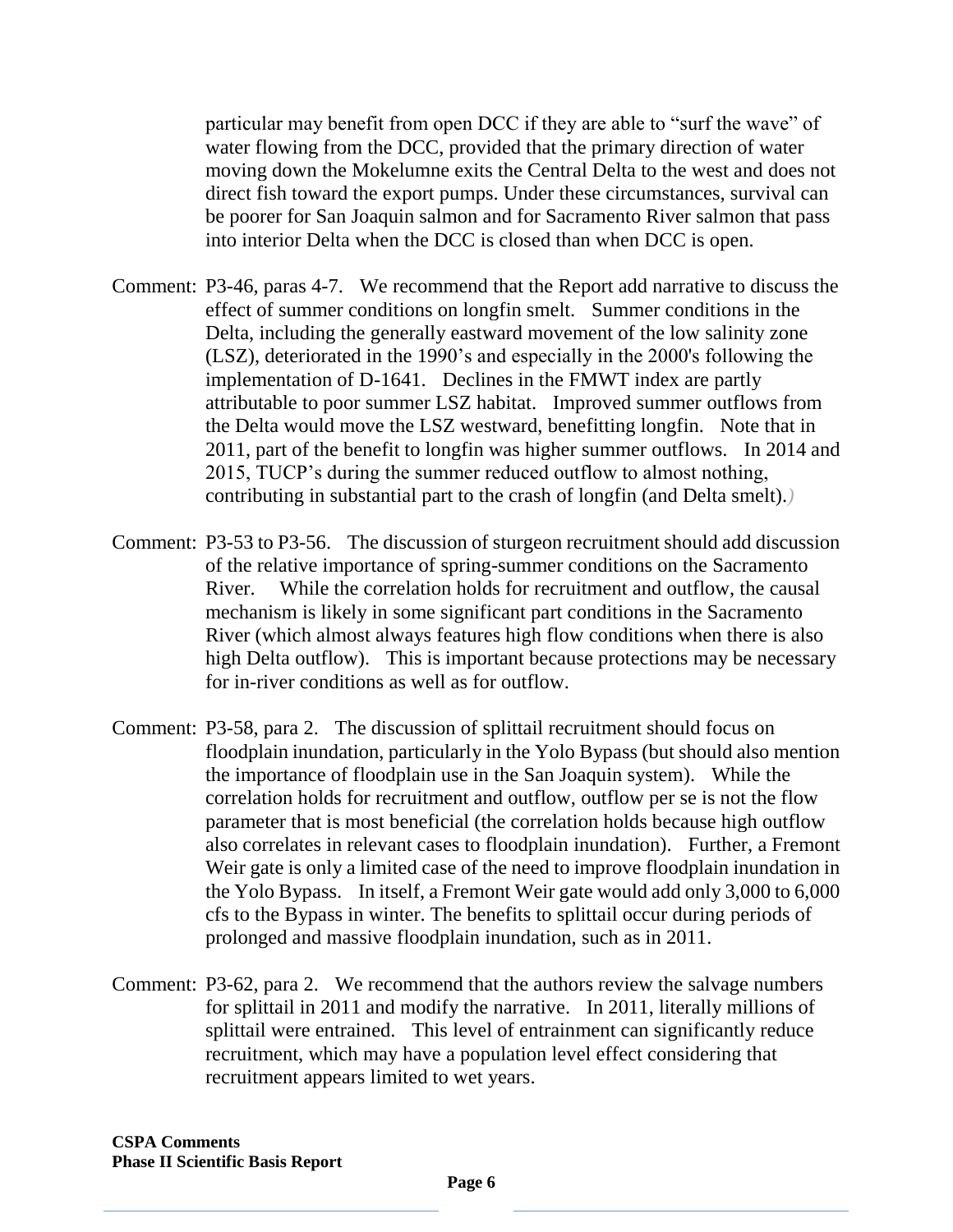- Comment: P3-62, para 3. The overview of Delta smelt promotes many misconceptions and should be expanded and revised. The population is far below the cited 2% of recent historical level. Most Delta smelt do not get to rear in Suisun Bay, but are forced to rear upstream in the Delta, because limited outflow makes the conditions in Suisun Bay too saline. The abundance of larvae in this epoch of overall critically low abundance is likely most related to the number of surviving adults, which is measured in the prior summer and fall. Larvae are tidally transported downstream in spring, not summer. April and May exports can decimate larval smelt in dry years; entrainment effects are not limited to winter, early spring and summer.
- Comment: P3-62, para 5. Adult smelt tidally surf up the Sacramento and San Joaquin channels in the Delta seeking fresh water. In drier years, this takes them up into Cache Slough and Yolo Bypass at times when the Central Delta is too salty to serve as Delta smelt spawning habitat. Otherwise, the Sacramento and San Joaquin channels are the principal spawning areas.
- Comment: P3-63, para 3. Delta outflow determines not only the rate of movement of Delta smelt toward the Low Salinity Zone, but also the location of the LSZ. The text should be modified to clarity this, and the consequences. Low flows put LSZ up in the Delta, close to influence of export pumps. By late spring, water temperatures get high in dry years in the LSZ because of its upstream location and lower inflows. By summer, young smelt for the most part have reached their X2/LSZ target, but that target has cooler temperatures, higher turbidity and greater plankton food only when it is located sufficiently downstream out of the Delta. Summer to fall "survival" is most related to location of LSZ and its conditions (e.g. water temperature).
- Comment: P3-65, para 1. We recommend you add at the conclusion of this paragraph: Recent reviews indicate that outflow and export levels year-round affect smelt production. Smelt can be decimated in any season.
- Comment: P3-65, para 2. We recommend that you add before the final sentence of this paragraph: However, it was generally understood that the surveys under-sampled Delta smelt in wet years, especially prior to 2000.
- Comment: P3-65, para 3. These recent analyses depicting the role of parental stock size in Delta smelt survival and recruitment are a valid upgrade to previously biased analyses that did not consider all factors involved. They confirm that previous analyses and conclusions were not robust.
- Comment: P3-65, para 4. The final paragraph on page 3-65, which suggests managers can reduce Delta flows once stock levels recover, is a policy statement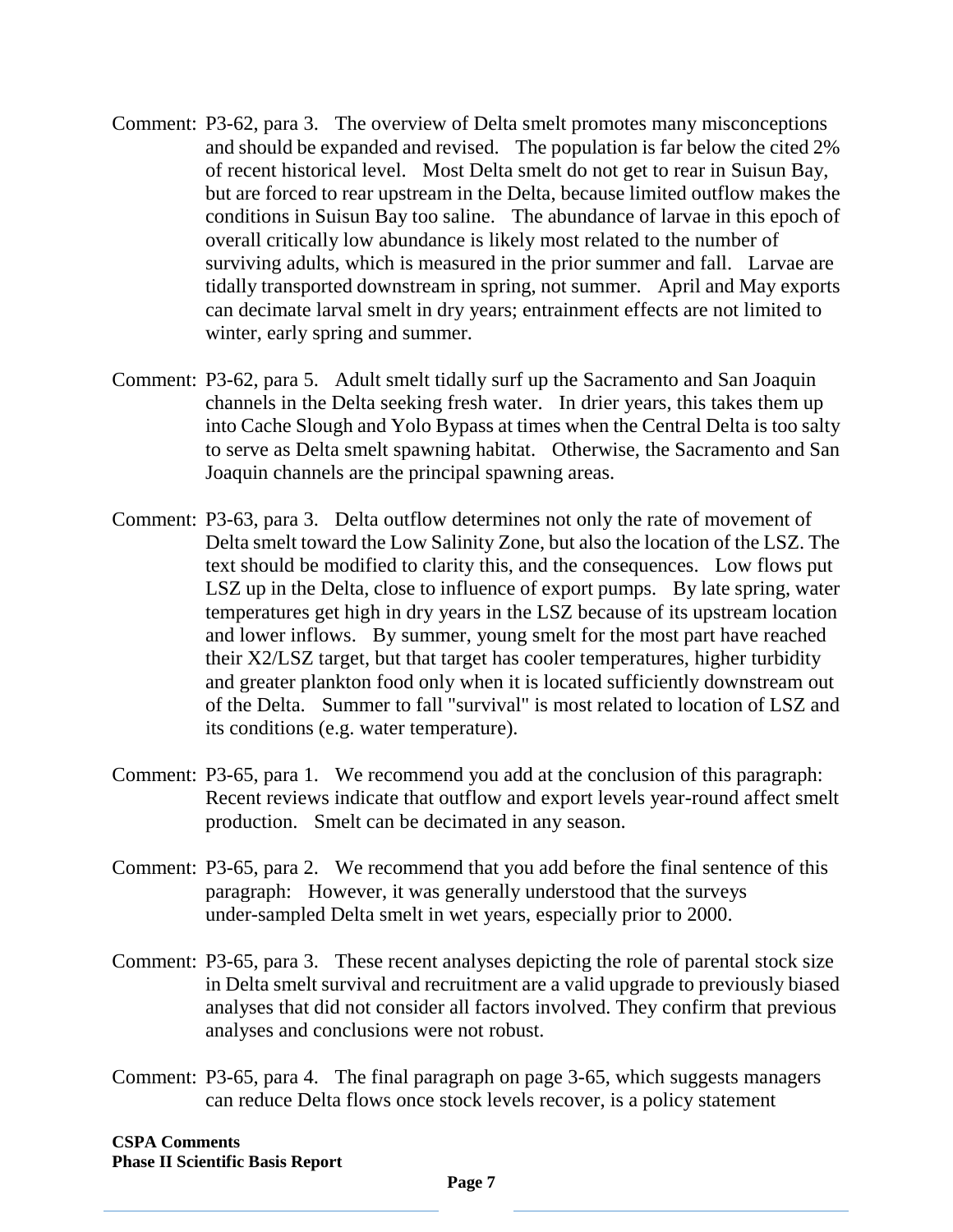masquerading as science and should be deleted. If high stock levels in themselves had been sufficient to protect Delta smelt, Delta smelt would not be on the edge of extinction. The imagined level of recovery is at this time frankly unimaginable, and too many other factors in the recruitment process have also changed (e.g., physical habitat, predators, climate change, etc.). In addition, the paragraph represents the kind of policy that created the problem in the first place, where crisis is the focus of water management for environmental purposes, and the apparent absence of crisis becomes a justification for cutting flows.

- Comment: P3-67, para 1. We would describe science regarding summer outflow as recent, not "emerging." As written and shown in Figure 3.8-3, the relation of summer outflow and STN/FMWT data is statistically significant in all summer months. We recommend that the Report delete the last sentence of this paragraph, and replace it with: In light of the condition of the Delta smelt population, the Board will need to improve summer outflow as part of its overall update of the Water Quality Control Plan.
- Comment: P3-68, para 1. Fall flows are certainly related to previous winter-spring-summer flows, so it is inherently hard to separate effects without doing something like dry spring-wet fall vs wet spring-dry fall tests. Progressively lower relative fall flows could be a reason for the POD decline. With less winter-spring exports there has been a shift to fall and summer exports. The Board is going to have to consider requirements to protect Delta smelt for each month of the year, and consider those requirements in the context of overall Delta operations.
- Comment: P3-69, Fig 3.8-1. It is possible to kill Delta smelt in any month of the year, and over the past sixteen years Delta operations have done an exceptional job. Except for the addition of an inadequate summer X2 requirement, Figure 3.8-1 shows the failed requirements that have brought smelt to the edge of extinction. To protect Delta smelt, the Board needs to rethink outflow and/or X2 requirements for every month, and reevaluate OMR levels in at least the December-June time period.

For example, absence of default OMR restrictions in December, combined with capture of almost all December inflow from the San Joaquin, creates a dynamic where December storms trigger increased exports, pulling the LSZ into the Central Delta. There are no OMR protections for Delta smelt (or winter-run salmon) in December unless salvage numbers increase to a point unlikely to be reached because of low populations, AND a group of fisheries agencies managers signs off on specific protections. The biological opinions contain triggers that rely on salvage to initiate protective measures, but numbers of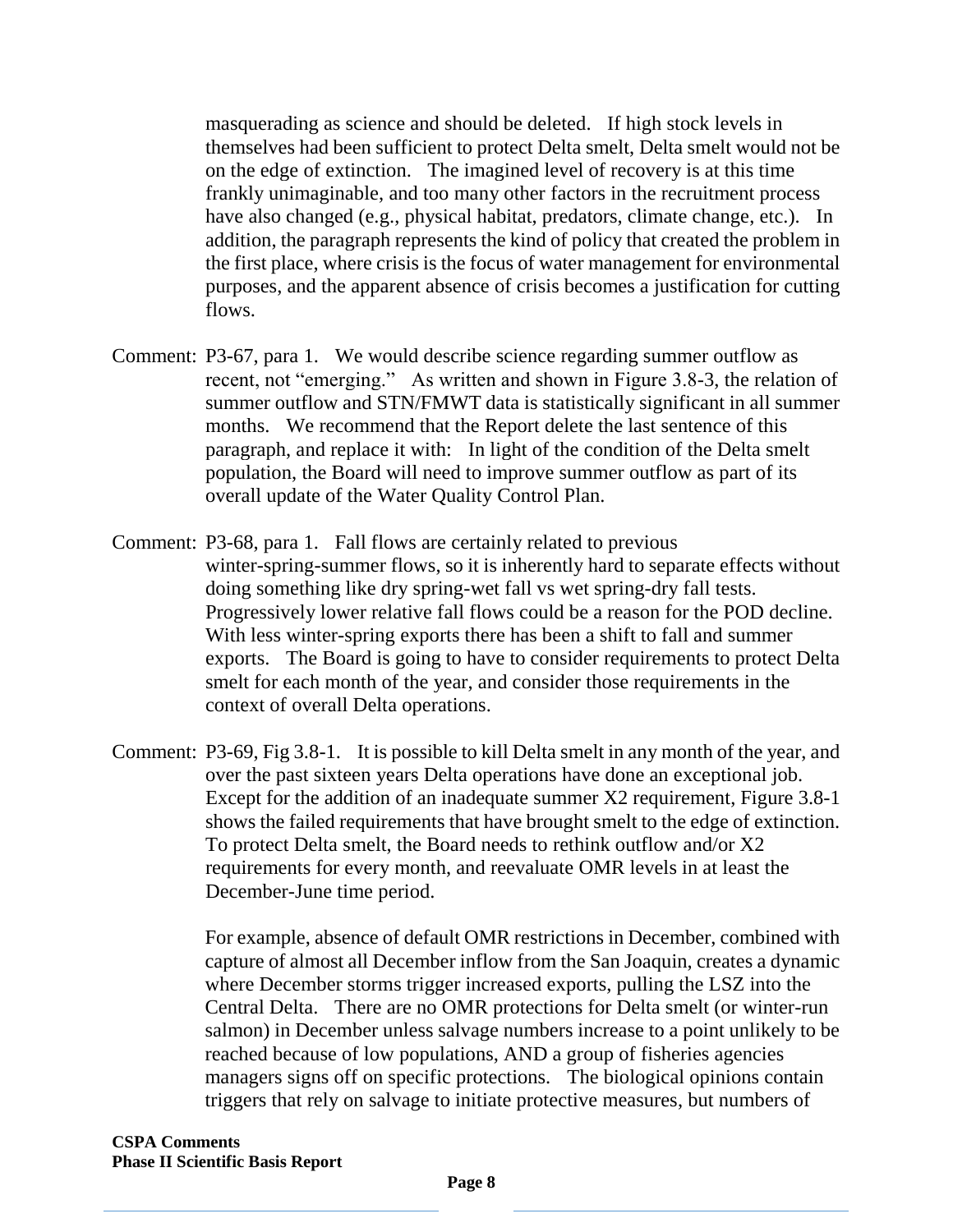some species are so low that salvage and other "real-time" management may not protect those very species at the precipice of extinction.

Comment: P3-70, para 1. The FMWT index is related to flow in that year, so both flow and adult numbers should be related to the following year's larval abundance. These factors are not independent. However, dividing by another non-independent variable would make any stat professor scream. In the end, it could be that fall X2 might have little effect, because the adults produced by spring-summer flows might be fine wherever X2 is in the fall, but to do a proper analysis requires implementation of a better stat design.

## **General Comments on Chapter 5: Recommended New and Revised Flow Requirements**

The introduction to Chapter 5 of the Report notes on p. 5-1: "While there are additional flow and operational requirements included in ESA and CESA requirements to avoid jeopardy of listed species, the State Water Board has an independent and distinct obligation to reasonably protect fish and wildlife that may extend beyond the ESA and CESA requirements." In the wake of the passage of S. 612 on December 9, 2016, this observation takes on an additional significance.

It is not only that the standards under the Board's authority, including the authority delegated to the Board by the federal Clean Water Act, are different and in some cases more protective than those afforded by the federal Endangered Species Act. Now, the Board cannot assume as a baseline condition the application of the ESA as we have known it for the past 7-8 years. First, those biological opinions may change; consultation is already underway. Second, those opinions may be enforced less rigorously and may be specifically weakened by the implementation of federal law. S. 612 explicitly calls out additional reliance on "real-time" monitoring of fish presence before exports, which are otherwise to be "maximized," are reduced. This reliance on proof of direct effects stands in complete opposition to the 2010 *Delta Flow Criteria Report* and to the extensive science summarized and cited in the present Report, whose very premise is the comprehensive understanding and systemic protection of Bay-Delta ecosystem.

At each step of the way in the development and rollout of the Bay-Delta Plan, various water users attempt to re-argue the science that was accepted in 2010 and that is, now, developed further in the present Report. They advocate for a proof of direct effect as a precondition to protective actions. Now that Congress has substantially mandated this approach by the federal agencies, it is vitally important that the Board defend its science and move forward, not back.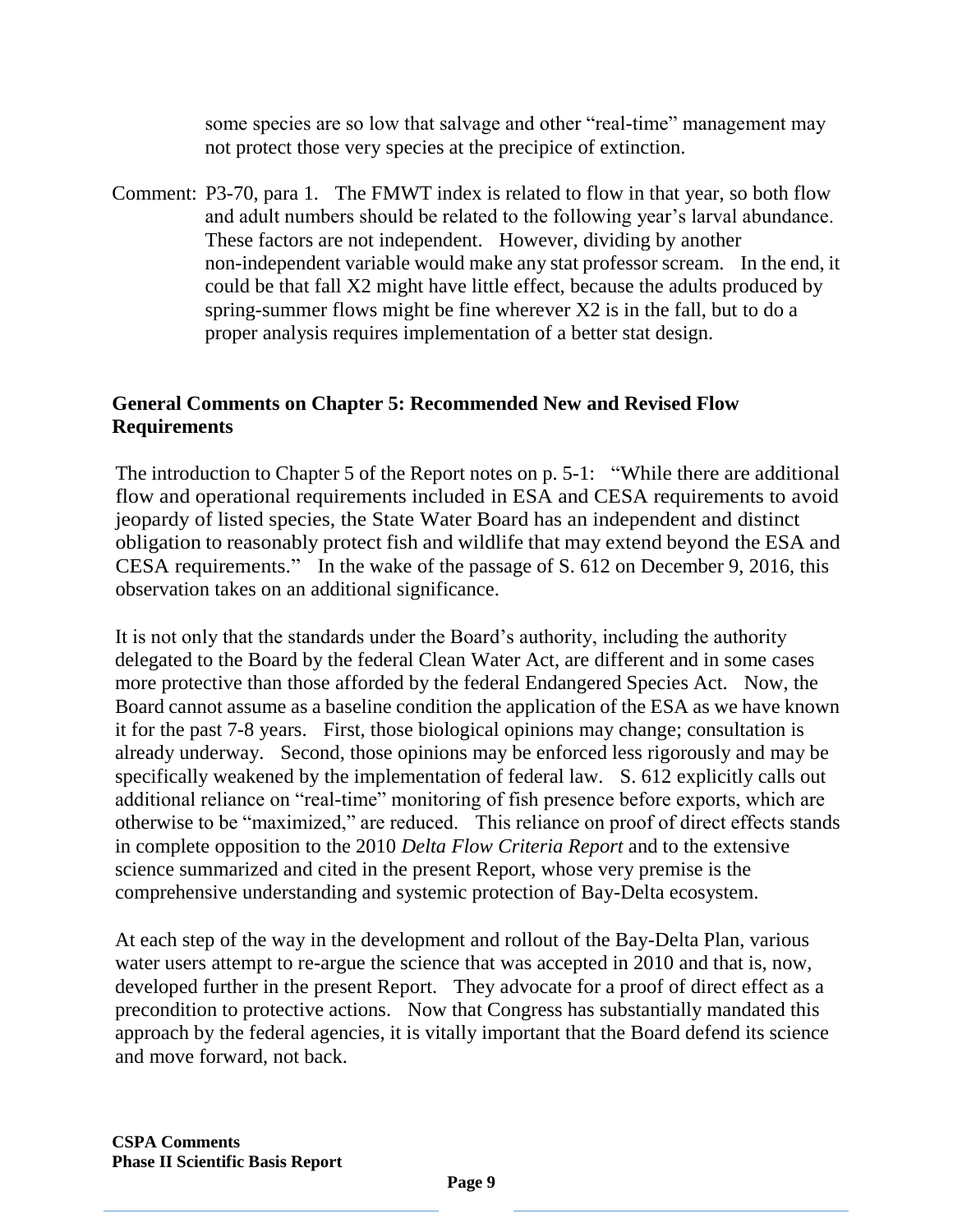The Board must develop a Bay-Delta Plan whose protections for the Bay-Delta ecosystem stand on their own. As a start, the Board must adopt OMR requirements in the Plan, or more simply, export restrictions. However, we do not recommend, as suggested in the Report, tying OMR to the observed presence of fish of concern. This type of management is ineffective because its premises are purposely limiting. Observed presence does not even account for life stages of fish that are not detectable (e.g. smelt larvae) and does not account for the extensive fish mortality that occurs in the Central Delta before fish reach the pumps. Instead, we recommend OMR or export restrictions based on actual daily Sacramento River and San Joaquin River inflows, with required values adjusted by month and year type. Further, the Board should limit dependence on committees in which group consensus is required to implement measures for ecosystem protection, particularly with federal managers whose policy direction is explicitly weighted toward water supply.

Overall, there is much to like in Chapter 5, and there are also areas that cause concern.

The Report proposes to use percent of unimpaired flow as the general basis for flow requirements. On the whole, this is positive, and generally consistent with the 2010 *Delta Flow Criteria Report*. However, it is not entirely clear in Chapter 5 *how* the Board proposes to use unimpaired flow. It is alternatively a potential element of an explicit flow requirement, a basis for comparison with existing flows, and a basis for allocation of amounts of water for instream and other purposes. Equally, the range of 35 to 75% of unimpaired flow as described is so vague that it is almost meaningless. On this score, it would be very helpful to further break down the proposed flow ranges by area: for example, Delta outflow, Delta inflow, flow in specific tributaries, and flow in the Sacramento River. In addition, the Board should generally adopt flow requirements directly tied to percent of unimpaired flow in preference to blocks of water or "flow sculpting."

The SACWAM model will allow the Board to evaluate flows and operations on each tributary. It is important not to simply aggregate "Delta inflow," but rather to do the analysis for each tributary. Part of this analysis will require evaluation of the specific uses, infrastructure, and operations on each tributary. Almost every major tributary in the Sacramento River watershed, and each Eastside tributary, has unique features and issues that require specific consideration and analysis. This analysis will be a key part of the Board's decision making. The Board should start and do this important work now, or risk a Phase II decision that inappropriately and ineffectively punts both the real decisions and the impacts analysis. As a goal, the Board should plan to set specific flow requirements for each major tributary as part of its Phase II objectives, and wherever appropriate, temperature and carryover requirements as well.

The San Joaquin watershed has major rim reservoirs that capture almost all its inflow to the Delta, and thus provides little unregulated flow to the Delta except during "flood flow" conditions. Unlike the San Joaquin, the Sacramento River watershed has substantial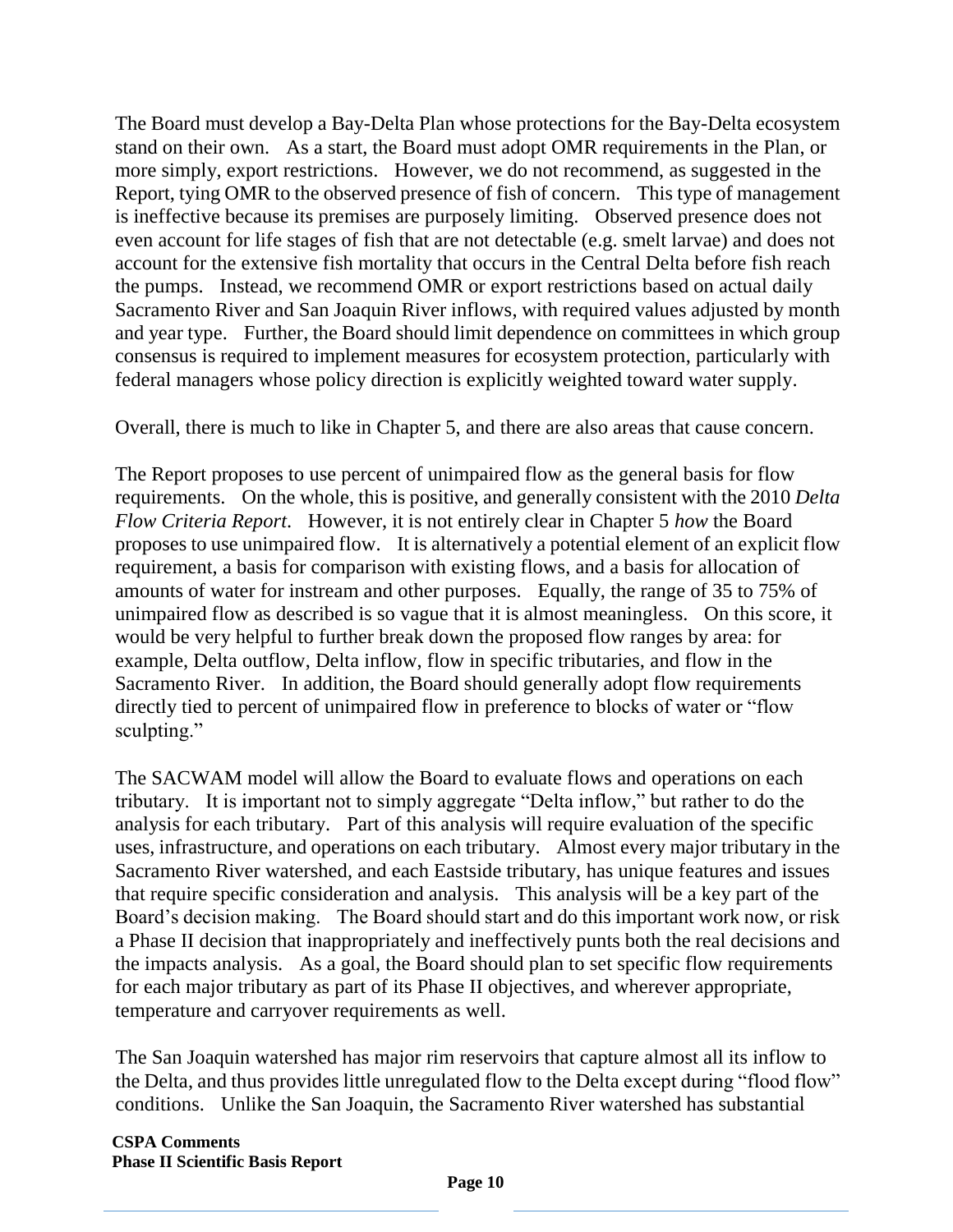unregulated flow during storm events, even during conditions where reservoirs are capturing most of their inflow. The Report recognizes that some of this unregulated flow may in the future be captured by new diversions, facilities or operations, and thus contemplates the need to increase some explicit flow requirements to offset such potential future development. However, this analysis and discussion is framed negatively in the sense that reduction of flow below a defined minimum may be detrimental to fish or other instream uses. We are particularly concerned, for example, that evaluation of number of days when outflows are greater than or equal to 17,000 cfs or 20,000 cfs (as in figures 5.2-1, 5.2-2 and 5.2-3) simply sets the table for efforts to make these minimally beneficial figures the new target flows for Delta outflow.

The final Report should add a section in which the benefits of high flows are framed positively, as benefits. In a limited way, this approach was adopted by the Delta Environmental Flows Group in the 2010 flow criteria proceeding by looking at the need for certain flow levels in a certain number of years out of any ten year sequence. A positively framed scientific basis will also provide the Board with a method to evaluate any proposed reductions in unregulated flow, eliminating the presumption that unregulated water is by definition water available for appropriation. One of the principal benefits of specifically tying outflow requirements to percent of unimpaired flow is that it avoids targeting the minimally beneficial figures as the desired flow.

The description of the blockage by rim dams of passage to historic salmonid habitat, and the consequent need to manage cold water downstream of these dams, is a fair point. Salmon and steelhead are now confined to the valley floor, forced to spawn in habitat that historically was often used only for migration. April-October flows that maintain appropriate water temperatures below major dams must often be inconsistent with the pattern of the natural hydrograph. However, for this flow pattern to be effective, there must be cold water in the reservoirs to manage. Chapter 5 of the Report appears to contemplate carryover storage as part of the requirements of the Plan, but the intent is not entirely clear. The final Report should rigorously analyze carryover storage options for each of the major reservoirs, and the Board should implement carryover storage requirements as part of the Plan unless operators can conclusively demonstrate that their existing operating rules are sufficient.

The Report announces the intention to set flow requirements in every month. This is appropriate. In the Delta, and in most major Phase II tributaries, there are no months in which critical resources are not at stake or in which a perfunctory flow requirement is defensible. X2 or EC requirements in particular require year-round values. In addition, X2 or EC requirements in the Delta need greater granularity. The D-1641 requirements based in part on month-long averages allow weeks of un-protective conditions followed by operations whose purpose is simply to make the average. The Board should evaluate shorter compliance intervals, including daily requirements with, if necessary, a daily exceedance allowance.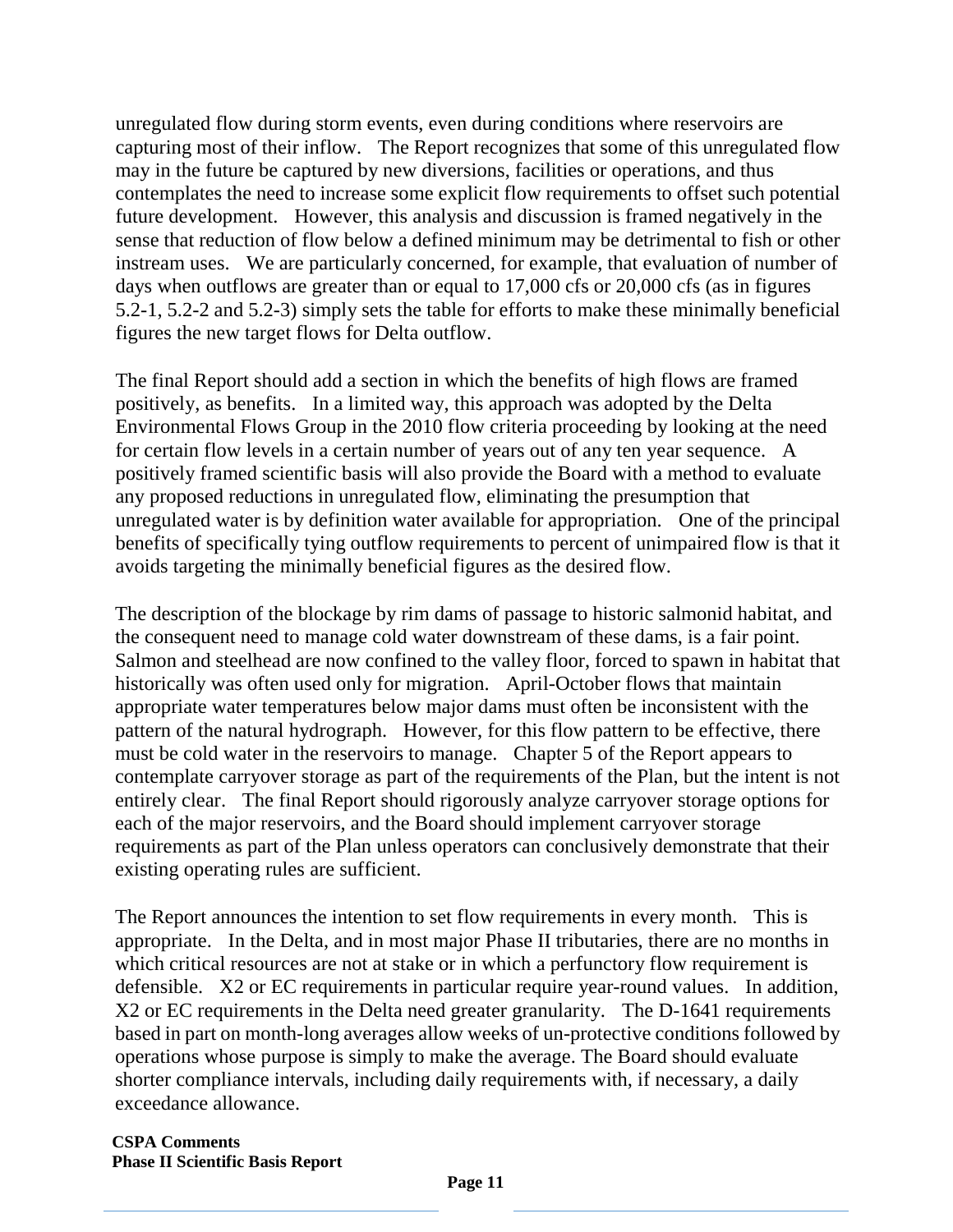CSPA remains concerned that the adaptive management construct that the Board has advanced in Phase I of the update of the Bay-Delta plan will carry over to Phase II. Overall, we see it as a likely mechanism to undo much of the good science that the Board has developed and to avoid making hard but clearly needed decisions now. The intention announced in the Report to develop numeric biological goals and objectives for the Sacramento River system is positive, and will help to provide a scientific basis for adaptive management. However, we believe that adaptive management needs to be limited in scope, with clearly defined decision space and triggers. Adaptive management must have limited authority to modify requirements that the Board establishes in the first instance on the basis that they will protect resources. We are also concerned with the proposed composition of adaptive management groups and committees, which in Phase I appear heavily weighted toward water user interests, whose balancing by fisheries agencies has been historically ineffective, and whose federal representatives now have policy direction that is of serious concern. Please see additional comments on adaptive management in our forthcoming comments on the Substitute Environmental Document for Phase I of the update of the Bay-Delta Plan.

As noted above, CSPA believes there are times when April or May opening of the Cross Channel Gates could have a beneficial effect for smelt and for salmonids migrating out of the Mokelumne and San Joaquin rivers. The problem is not the gates per se, but their interaction with export operations. In times when exports are low and San Joaquin River outflows are high or relatively high, opening the Cross Channel Gates in April and May may benefit both smelt and salmon. Of course, such benefits would depend on relatively low levels of exports. We recommend that the Board consider a trigger or option based on exports and flows in both the San Joaquin and Sacramento rivers. Generally speaking, CSPA supports Cross Channel Gate closure in October to reduce straying of Mokelumne River adult salmon.

In Phase II, the Board must consider export operations in the context of flows coming down the San Joaquin River as a result of the requirements the Board develops in Phase I. The Vernalis Adaptive Management Program recognized the benefit of limiting Delta exports during high spring San Joaquin flows; however, this duration of this limitation, like the VAMP pulse flow, was only 31 days. The new Phase I flow requirements are likely to increase flows in the San Joaquin River in the February through June period. The Board will need to determine export limitations throughout this five month window to improve the benefit to in-Delta aquatic resources of these increased San Joaquin flows, and to assure that these flows do not become an unpaid water transfer from San Joaquin tributaries to export contractors. This exercise is considerably more complex than the one month restriction implemented under VAMP. We note that the research by Sturrock et al. (2015) (*Reconstructing the Migratory Behavior and Long-Term Survivorship of Juvenile Chinook Salmon under Contrasting Hydrologic Regimes*), presented to the Board in the Phase I hearing November 29, 2016, emphasized the importance of life history diversity in the San